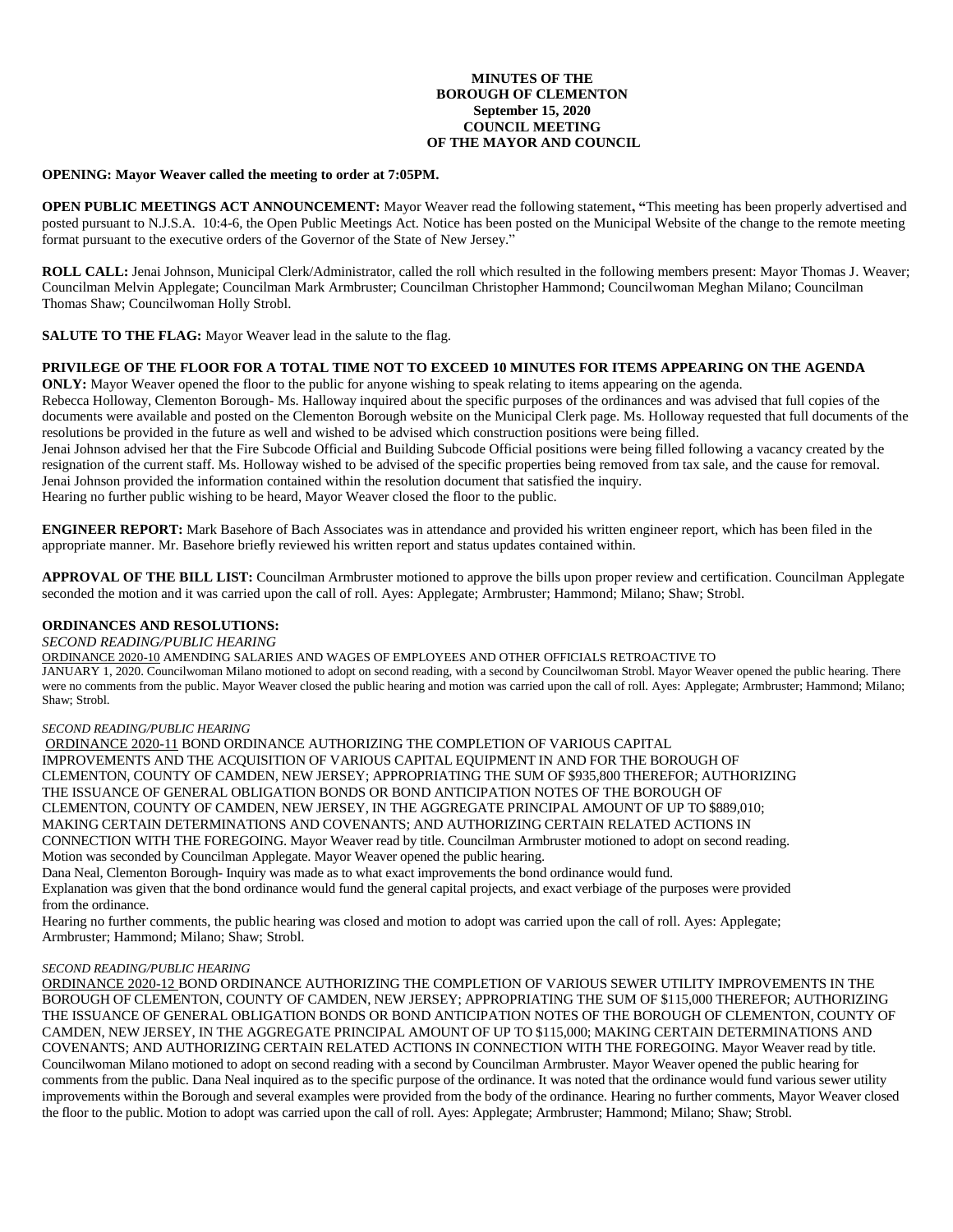#### *SECOND READING/PUBLIC HEARING*

ORDINANCE 2020-13 BOND ORDINANCE AUTHORIZING THE COMPLETION OF VARIOUS IMPROVEMENTS AND THE ACQUISITION OF VARIOUS EQUIPMENT FOR THE WATER UTILITY IN THE BOROUGH OF CLEMENTON, COUNTY OF CAMDEN, NEW JERSEY; APPROPRIATING THE SUM OF \$1,350,000 THEREFOR; AUTHORIZING THE ISSUANCE OF GENERAL OBLIGATION BONDS OR BOND ANTICIPATION NOTES OF THE BOROUGH OF CLEMENTON, COUNTY OF CAMDEN, NEW JERSEY, IN THE AGGREGATE PRINCIPAL AMOUNT OF UP TO \$1,282,500; MAKING CERTAIN DETERMINATIONS AND COVENANTS; AND AUTHORIZING CERTAIN RELATED ACTIONS IN CONNECTION WITH THE FOREGOING. Mayor Weaver read by title. Councilman Armbruster motioned to adopt on second reading. Motion was seconded by Councilman Applegate. Mayor Weaver opened the public hearing of Ordinance 2020-13. Dana Neal, Clementon Borough- Ms. Neal asked what projects would be funded by this ordinance. It was explained that the ordinance would provide for various Water Utility improvements within the Borough and noted that the full description was available in the body of the ordinance posted on the website. Hearing no further comment from the public, Mayor Weaver closed the public hearing and motion to adopt was carried upon the call of roll. Ayes: Applegate; Armbruster; Hammond; Milano; Shaw; Strobl.

RESOLUTION R20-117 AUTHORIZING APPOINTMENT OF GARY BURGIN TO THE POSITION OF FIRE SUBCODE OFFICIAL IN THE BOROUGH OF CLEMENTON EFFECTIVE OCTOBER 1, 2020. Mayor Weaver read by title. Councilman Applegate motioned to approve, with a second by Councilman Armbruster and motion was carried upon the call of roll. Ayes: Applegate; Armbruster; Hammond; Milano; Shaw; Strobl.

RESOLUTION R20-118 AUTHORIZING ACQUISITION OF FIRE SAFETY VEHICLE FROM THE FIRE SAFETY DEPARTMENT TO CLEMENTON CODE ENFORCEMENT FOR A SUM OF \$1,000.00. Mayor Weaver read by title. Councilman Applegate motioned to approve, with a second by Councilman Armbruster and motion was carried upon the call of roll. Ayes: Applegate; Armbruster; Hammond; Milano; Shaw; Strobl.

RESOLUTION R20-119 AUTHORIZING PRECISE SALARIES AND WAGES OF OFFICERS AND EMPLOYEES OF THE BOROUGH OF CLEMENTON RETROACTIVE TO JANUARY 1, 2020. Mayor Weaver read by title. Councilman Armbruster motioned to approve with a second from Councilwoman Strobl and motion was carried upon the call of roll. Ayes: Applegate; Armbruster; Hammond; Milano; Shaw; Strobl.

RESOLUTION R20-120 AUTHORIZING RENEWAL OF CERTAIN LIQUOR LICENSES IN THE BOROUGH OF CLEMENTON FOR THE 2020- 2021 LICENSE TERM. Mayor Weaver read by title. Councilman Armbruster motioned to approve with a second from Councilwoman Strobl and motion was carried upon the call of roll. Ayes: Applegate; Armbruster; Hammond; Milano; Shaw; Strobl.

RESOLUTION R20-121 AUTHORIZING REMOVAL OF CERTAIN PROPERTIES IN THE BOROUGH OF CLEMENTON FROM TAX SALE. Mayor Weaver read by title. Councilman Armbruster motioned to approve, with a second from Councilwoman Strobl and motion was carried upon the call of roll. Ayes: Applegate; Armbruster; Hammond; Milano; Shaw; Strobl.

RESOLUTION R20-122 AUTHORIZING APPOINTMENT OF JOSEPH DOUGHERTY TO THE POSITION OF BUILDING SUBCODE OFFICIAL FOR THE BOROUGH OF CLEMENTON EFFECTIVE OCTOBER 1, 2020. Mayor Weaver read by title. Councilman Applegate motioned to approve, with a second from Councilwoman Milano and motion was carried upon the call of roll. Ayes: Applegate; Armbruster; Hammond; Milano; Shaw; Strobl.

RESOLUTION R20-123 AUTHORIZING PAYMENT TO ENVIRONMENTAL RESOLUTIONS FOR WATSONTOWN-NEW FREEDOM ROAD WATER MAIN REPLACEMENT PROJECT. Mayor Weaver read by title. Councilman Applegate motioned to approve, with a second by Councilman Armbruster and motion was carried upon the call of roll. Ayes: Applegate; Armbruster; Hammond; Milano; Shaw; Strobl.

RESOLUTION R20-124 AUTHORIZING MAYOR AND MUNICIPAL CLERK TO EXECUTE CONTRACT WITH VENTURE TANK COMPANY FOR REMOVAL OF UNDERGROUND STORAGE TANK. Mayor Weaver read by title. Councilman Applegate motioned to approve, with a second rom Councilman Armbruster and motion was carried upon the call of roll. Ayes: Applegate; Armbruster; Hammond; Milano; Shaw; Strobl.

# **UNFINISHED BUSINESS:**

Borough Facebook- Councilman Hammond stated that he had distributed a proposed Borough Facebook Page that he had created and was seeking approval from the rest of Council. Councilman Hammond stated that it was modeled after another local municipal page. Councilman Shaw and Councilman Armbruster stated that they believed it was beneficial. There were no objections and it was agreed that Jenai Johnson would administer the page.

Mayor Weaver stated that he had received correspondence from Mr. Quicksill requesting waiver of penalties on garage properties that he was purchasing to rehabilitate. It was noted that this matter was brought up at a prior meeting and feedback was still necessary from the solicitor on the legality of forgiving such penalties. The property was block 32, lot 6, otherwise known as 7 Lincoln Avenue.

# **NEW BUSINESS:**

Discussion regarding format for future meetings of the Borough of Clementon- Mayor Weaver stated that he wished to hold meetings in person at the Community Center beginning October 1st. Mayor Weaver noted that in compliance with the Governor's orders, the capacity would be limited at 75 persons. Councilman Hammond inquired if the meetings would still be held via zoom from that location and the mayor stated that they would not. Councilwoman Milano stated that she had concerns that the return to in person meetings was premature, as the schools were not even open. The Mayor indicted that he felt is was difficult to Zoom the meetings.

Councilman Armbruster stated that there were several paper streets, including an area adjacent to 14 Jerome Terrace, for which the property owners were seeking a fence variance. Councilman Armbruster felt that it would be prudent to split the paper streets between the adjacent property owners and do the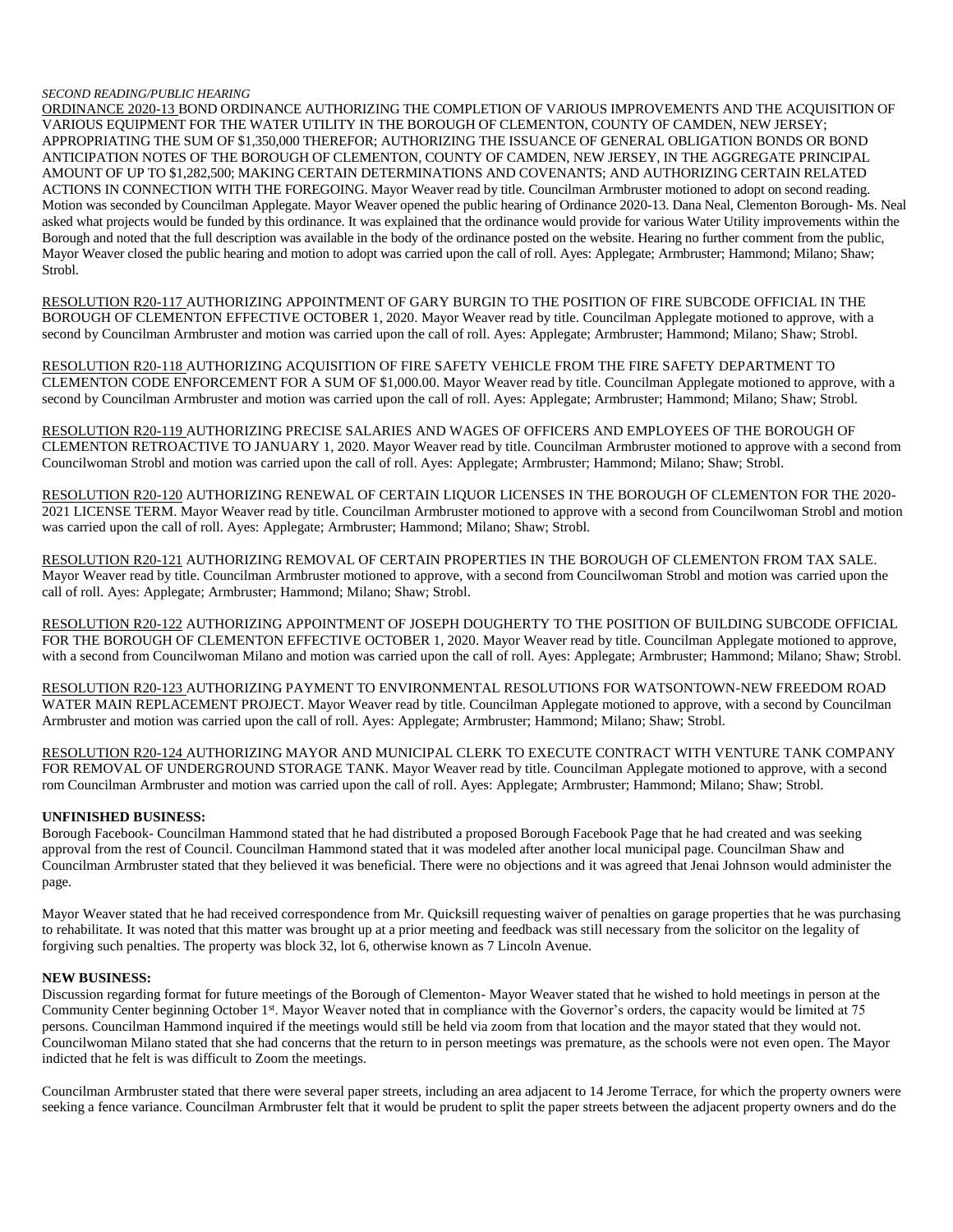appropriate deed work for the transfer to collect taxes on the property and avoid maintaining. Mayor Weaver stated that this was previously looked into when the list of Borough owned grounds had been compiled, and an attempt had been made for the Borough to relieve themselves of any property not useful to the operation or preservation of open space.

# **PRIVILEGE OF THE FLOOR:** Mayor Weaver opened the floor to the public for any person wishing to speak.

Melynie Crow, 146 Pawnee Avenue- Mrs. Crow asked if temperatures would be checked if the open public meeting returned to the in person format. Mayor Weaver stated that he believed that to be a good idea, along with supplying hand sanitizer for the attendees. Mrs. Crow stated that the continuation of Zoom meetings allowed for the most public participation for those unable to attend in person and urged the continuation.

Joseph Feldman, 20 Point Breeze- Mr. Feldman stated that he had been disappointed that there had been no police cars present in the procession for former Mayor Ozzie Brewin, who had recently passed away. Mr. Feldman stated that police presence should have been blocking intersections during the procession. Councilman Armbruster stated that the Funeral home had not requested police presence as would be the normal procedure. Councilman Armbruster also noted that police attending the funeral would normally be requested by the family, and no such request had been made. Mr. Feldman stated that he had been advised that the funeral home indicated to the family that they had not been getting positive responses to requests from the police department. Councilman Thomas Shaw indicated that he would look into that claim and discuss with the Chief to ensure that cooperation on the part of the Borough is continued.

Rebecca Holloway, 18 Francis Avenue- Ms. Holloway requested that the minutes be posted on the website more frequently and the files be named in a more discernable form. Jenai Johnson noted that the files were in fact named by date in the list of minutes posted, and additionally noted that the meeting minutes for July and August would be approved at the October 6<sup>th</sup> meeting. Councilman Armbruster noted that other residents had experienced issues when viewing from a tablet or phone, and were required to refresh to display the most recent minutes. Additionally, there had been instances where items had been posted and were not able to be viewed and reloading had been required.

David Cornwell, 13 Silver Lake Drive- Mr. Cornwell stated that he wished to discuss options for obtaining Wi-Fi for the homeless population. Mr. Cornwell stated that he did reach out to Rob Jacobowski and was advised that the tablets were available for use, but required Wi-Fi. Mr. Cornwell stated that he was requesting that the Borough expand the Wi-Fi signal outside of the community center building or Borough Hall to allow for connection to the tablets for use by the homeless population. It was noted that Councilman Hammond would look into the possibility and feasibility of Wi-Fi extenders. Mr. Cornwell stated that he felt that no Borough employees should be receiving a raise since they have not consistently been there due to COVID and noted that state employees were being furloughed. Mr. Cornwell stated that the Borough should be open to the public and that he understood other municipalities were not, but that business could not be conducted with the Borough Hall closed. Mr. Cornwell was asked if he had not received a service that he was seeking, and he stated that was not the case. Mr. Cornwell noted that he just felt that the offices should be open to the public. Mayor Weaver stated that several safety measures were being taken relating to upgrades in the HVAC and anticipated possible reopening to the public in November or December, in line with many other municipalities. Brief discussion occurred regarding the return to in person meetings in October and it was noted that the Borough would offer both an in person and Zoom remote format for those not comfortable or able to attend the physical location of the meetings.

Judie Werner, 145 Garfield Avenue- Ms. Werner wished to know the reason for certain properties being taken out of the tax sale. Jenai Johnson advised that the properties were removed because of a discrepancy in the billing for specific properties.

Jessica Cheesman, 54 Woodland Avenue- Ms. Cheesman stated that the Mayor had signed a Commit to Action Pledge and stated a meeting place would need to be designated with the space and capacity for the appropriate number of attendees. Ms. Cheesman stated that she wished to get the meeting scheduled and would follow up with the mayor.

Melynie Crow, Clementon Borough- Mrs. Crow asked if the community center facility had any updates to the hvac filters, or installation of an air scrubber. Mayor Weaver stated that it had not but noted that the ventilation system in the Municipal Building was significantly older with poor circulation.

Nickoles Stankowski, Francis Avenue- Mr. Stankowski stated that he was an avid outdoorsman and noticed surveyors in the area between Francis and Brand Avenues. Mr. Stankowski stated that he wondered if any of the wildlife and endangered species had been looked into prior to initiation of any project.

Hearing no further parties interested in commenting, Mayor Weaver closed the privilege of the floor.

# **EXECUTIVE SESSION:**

Councilman Armbruster motioned to enter executive session at 8:38PM for matters relating to the items listed below. Motion was seconded by Councilwoman Strobl and hearing none opposed, motion was carried. Mayor Weaver announced that the anticipated duration of the closed session was 40 minutes and that he anticipated no action would be taken upon return to open session. Discussion regarding pending litigation and personnel matters, McDevitt v. Clementon et. Al

Discussion regarding CBA Negotiations with Clementon Police Association

Councilman Applegate motioned to re-enter open session at 10:01PM, with a second from Councilwoman Strobl and hearing none opposed, motion was carried.

# **ACTION AS A RESULT OF EXECUTIVE SESSION:**

No Action was taken as a result of executive session.